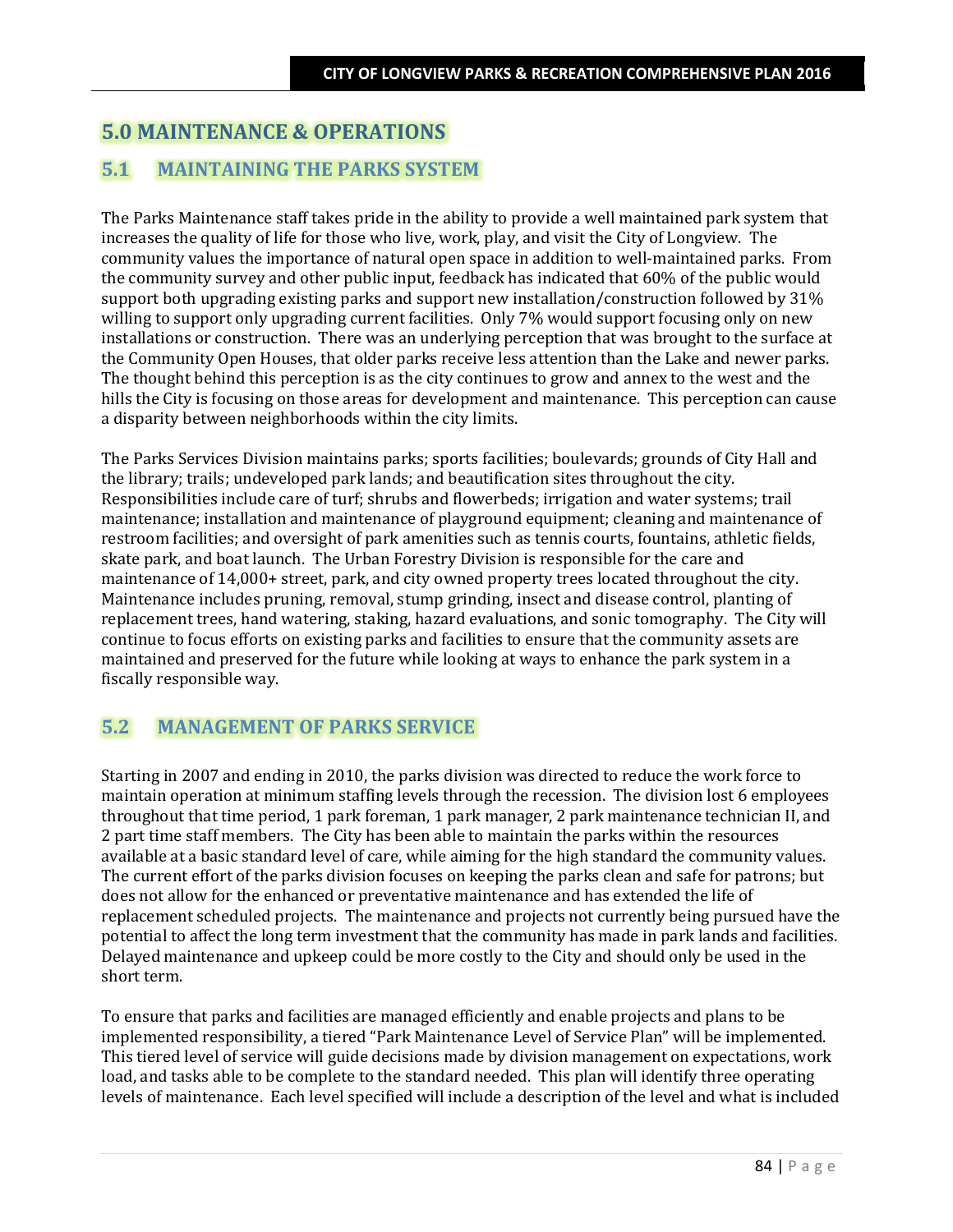and excluded in each level.

The Park Maintenance Level of Service Plan (Figure H) will serve as a starting point for the next 6 years. Since the adoption of the 2009 Plan, the City has ensured that all parks and facilities have received the basic level of maintenance needed to protect the assets of the City. As additional resources become available, the higher level of service standards should be implemented to enhance and protect the investment of the community.

At the adoption of the 2016 - 2022 Comprehensive Plan, the parks maintenance division will have been operating at the basic level (LEVEL C) of service for 7 years. This includes 7 years of deferred maintenance and preventative care that will need to be addressed to protect park lands and facilities. As projects arise, work load, capacity, and ongoing maintenance requirements will need to be taken into account before decisions are made to move forward.

To move above the Level C basic level of care, additional resources are needed to provide for more or expanded opportunities throughout the City. The resources required are not solely money to support projects, but also include additional work force to carry out the projects and the future maintenance needs of the park facilities.

#### **5.3 PARK MAINTENANCE LEVEL OF SERVICE**

The City of Longview parks and urban forest require routine care and maintenance. To guide decisions on staff time, work load, and resources, three levels of operation will be implemented:

- **LEVEL C -** The basic level of care for City of Longview Parks. This level includes the services that keep the City of Longview's parks clean and safe for park users. This level includes routine maintenance and mandatory preventative tasks.
- **LEVEL B -** The second tier for level of care for the City of Longview Parks. This level includes the basic level of service with enhancements such as landscaping of shrub beds, a more frequent level of maintenance, and small projects and larger preventative tasks not previously taken on due to budgetary/employment restrictions.
- **LEVEL A -** The highest tier for level of care for the City of Longview Parks. This level includes the basic level of service with additional enhancements to include additional maintenance and frequency, implementation of capital improvement projects, planning and implementing replacement schedules, and ability to take on additional facilities.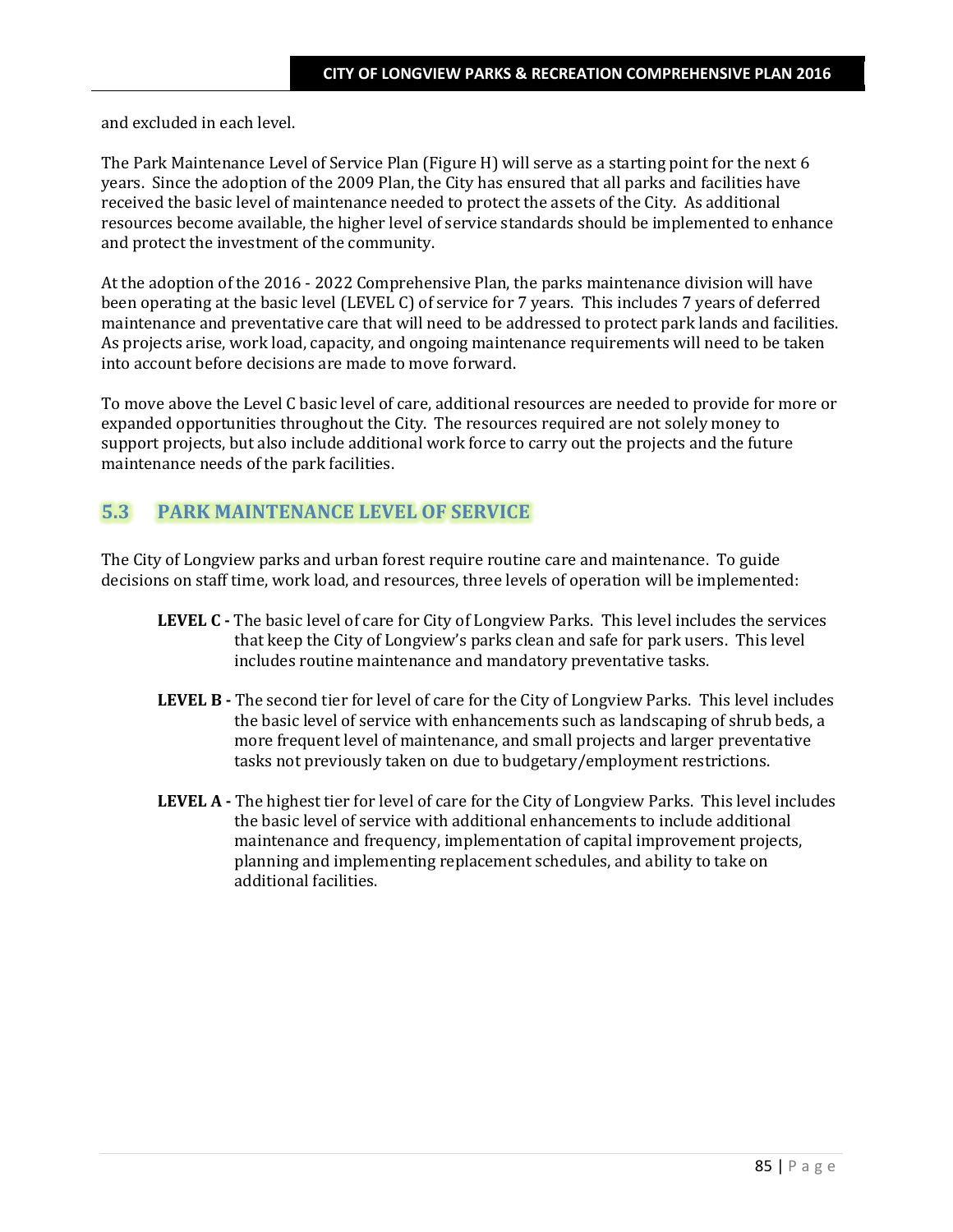#### **Figure H**

# **City of Longview Parks Maintenance Operations**

## **Level of Service Plan**

| <b>LOS</b> | <b>Description</b>                                                                                                                 | <b>May Include</b>                                                                                                                                                                                                                                                                                                       | <b>May Exclude</b>                                                                             |
|------------|------------------------------------------------------------------------------------------------------------------------------------|--------------------------------------------------------------------------------------------------------------------------------------------------------------------------------------------------------------------------------------------------------------------------------------------------------------------------|------------------------------------------------------------------------------------------------|
|            | Highest level of care; includes basic<br>level and greatest standard of care<br>with division, park, and facility<br>enhancements. | Level $C & B$ <b>PLUS</b> :<br>• Annual Plantings<br>• Capital Improvement Projects<br>• Add. Urban Forest Management<br>• Additional Turf Maintenance<br>• Maintenance of Special Facilities<br>• Upgrades to facilities                                                                                                | N/A                                                                                            |
| B          | Enhanced level of care; includes<br>basic level and higher standard of<br>maintenance and frequency, and<br>small projects         | Level C PLUS:<br>• Landscape Beds<br>• Shrub Installation<br>• Edging<br>• Small projects<br>• Preventative Urban Forest Tasks<br>• Frequent Maintenance                                                                                                                                                                 | <b>Annual Plantings</b><br>Large Projects                                                      |
|            | Basic level of care; regular<br>maintenance to ensure cleanliness<br>and safety and contribute of<br>quality of life in Longview.  | <b>Standard Tasks</b><br>• Mowing And Trimming<br>• Playground Safety Inspections<br>• Restroom Cleaning<br>• Trash Removal<br>• Ball Field Dragging<br>• Irrigation Maintenance<br>• Lighting Maintenance<br><b>Preventative Tasks</b><br>• Annual Fertilization<br>$\bullet$ Pruning<br>• Tree & Structure Evaluations | Landscape Beds<br>Edging<br><b>Annual Plantings</b><br><b>Water Features</b><br>Large Projects |

### **5.4 PARK MAINTENANCE & OPERATIONS RECOMMENDATIONS**

1. **Decisions on capital projects and program enhancements should be based upon the long term maintenance costs and benefits to the city.** When planning and designing a project, the total cost of the project should be considered prior to making a decision: cost of the project, operating costs, and on-going maintenance costs. Many larger projects become the Public Works Department assignments. The City of Longview Parks and Recreation Department have skilled employees with institutional knowledge. When possible, having involvement from the Parks and Recreation Department in the decision making process may aid in future cost savings of maintenance and operations. Capital project funding is more readily available than operational funding for larger projects and decisions to move forward should take into consideration the operating impacts the implementation of such a project could incur.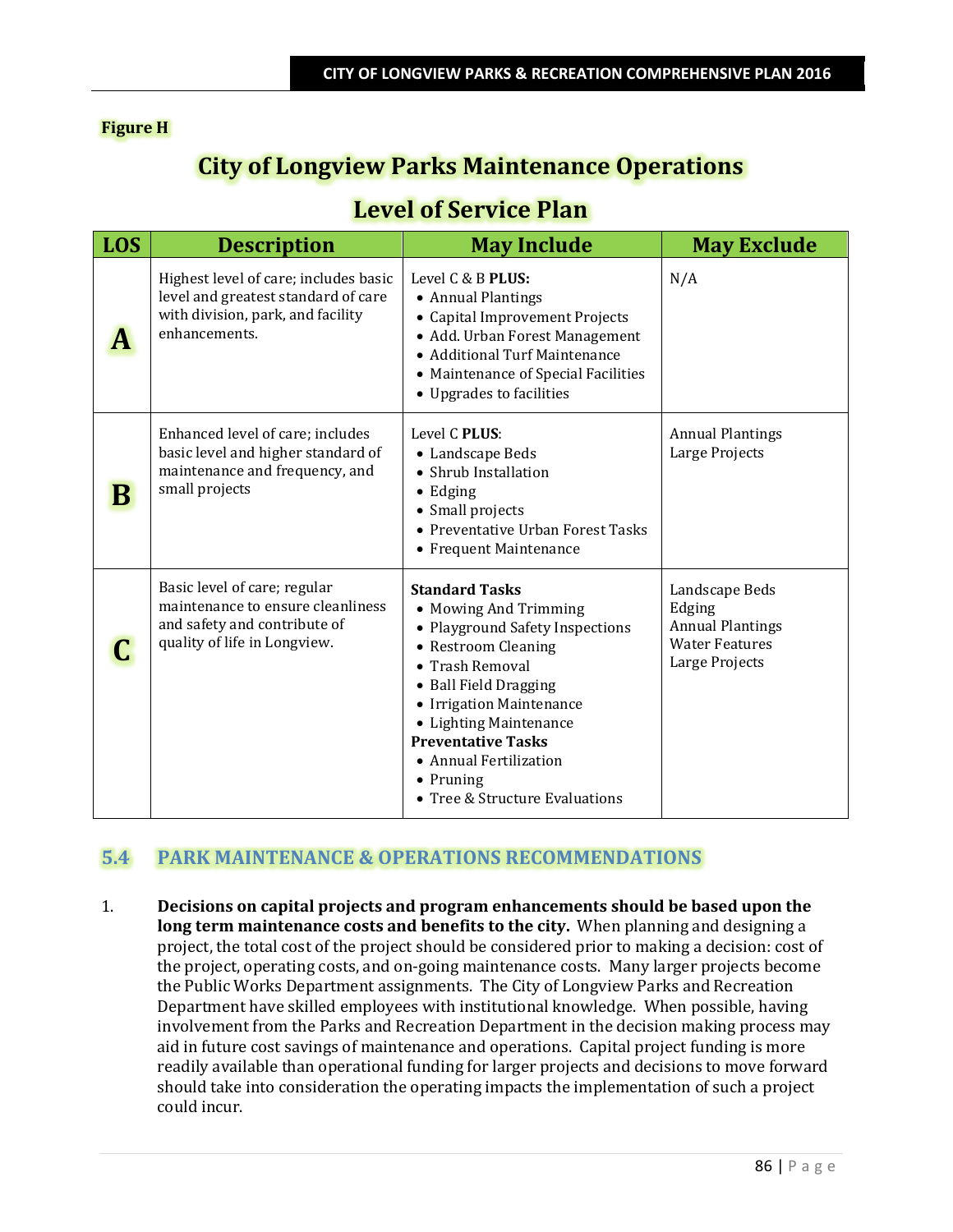- 2. **Monitor and manage urban forest health within the City of Longview.** One of the City's greatest assets is the street tree program. Management of the forest should be considered a priority to maintain the investment in the program and the beauty and quality of life it provides to the City. Even during the most critical budgetary times, the upkeep and maintenance of forest health will need to be addressed. Management of the forest should be addressed yearly and coincide with an adopted Urban Forest Management Plan. A removal and replacement plan should be approved to plan for the aging tree population.
- 3. **Staff the Parks Division to meet the long term needs of the parks and urban forest.** With the urban forest reaching maturity in areas throughout Longview and many of the park amenities scheduled for replacement, staffing levels do not currently meet the demands. At this time, there is only one manager for the Parks Division. This person oversees the day to day operations as well as budgetary and future management decisions. When the budget allows, a position for a supervisor/foreman should be added. This position can help with the supervision of field workers and allow the manager to coordinate the larger projects and plans for the park and forest system. In addition to a foreman, the Office Assistant should move into the Administrative Assistant position moving the employee from 75% to a full time position. This move would allow for the Parks Manager to lessen the amount of administrative talks from their work load and enable more focus on management of the division.
- 4. **Document all assets, amenities, and needs at each park and then reevaluate the condition and need on an annual basis.** This inventory allows for the long term management of the park system. This list will enable management to plan priorities and workload in accordance to the list and budget for repairs and upgrades as needed. An annual evaluation of the park inventory supports a replacement schedule for park structures such as shelters, restrooms, and playgrounds. This list will be used to assign frequency and critical need when planning for the future.
- 5. **Continue with the current division of maintenance responsibility for sport facilities.**  The City will continue to maintain the sport field facilities currently hosting department activities or not currently being managed by a youth sports organization. Upon signed agreement, all other sport facilities should be maintained by the youth sports organization taking full responsibility for the fields. Should a youth sports organization no longer care for the facility, they will relinquish their field use agreement. If this occurs, the city will take over maintenance of the facility and maintain it to a standard that protects the asset, but not maintained at a level that will detract from other maintenance operations.
- 6. **Seek partnerships where equitable viable options are available.** The division should actively pursue partnerships with other departments, governmental agencies, businesses, non-profit groups, and volunteer organizations to help aid in the enhancement and maintenance of the park system. The City would benefit from working with other stakeholders within the community to be able to provide a wide variety of assistance in land easement, sponsorships, monetary donations, in-kind donations, and volunteer hours.
- 7. **Target areas for trails and make the extension or installation of trails a priority.** The City is deficient in trail mileage to total population ratio. Trails and paths continue to be the number one amenity sought out or asked for within the parks system. If land becomes available through annexation or development, trail connectivity should be discussed as part of the planning process. Additionally, as part of seeking partnerships, working with private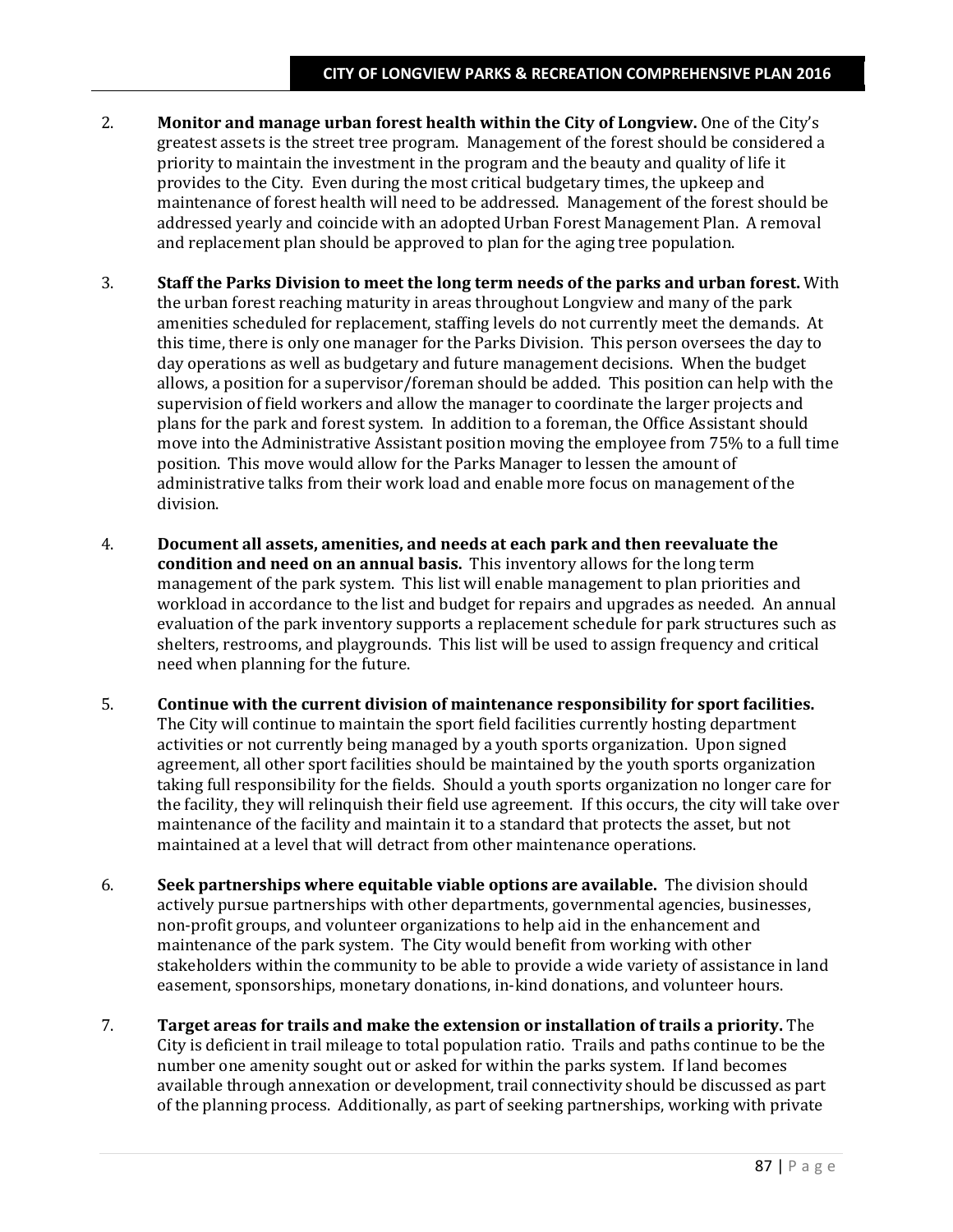and public land owners to allow public access for trails should become a priority.

- 8. **Begin to create a strategy for succession planning.** Within the next five years, there is a potential for the division to retire four key positions and with that will go well over 100+ years combined internal working knowledge. Without beginning a process for identifying and developing internal/external team members with the potential to fill these positions, there could be a decrease in the availability of experienced and capable employees that would be prepared to assume the roles as the positions become available.
- 9. **Develop and adopt an Integrated Pest Management Plan.** Currently the division follows a working draft version of an IPM plan. The division should continue to explore different outside vendors, investigate a wide array of technologies, and continue to monitor trends and what other municipalities are doing throughout the industry to be able to provide for a more comprehensive IPM plan.

#### **5.5 PROVIDING RECREATION SERVICES**

The Recreation Division staff takes pride in the ability to provide a high quality recreation programs that increase the quality of life for those who live, work, play, and visit the City of Longview. The top three reasons why citizens chose City of Longview recreation programs are to get exercise and be healthy, attend special events, and participate in family activities. It is the goal of the recreation division to be the leader for healthy living and to create long lasting memories that invoke family and community bonding.

Recreation provides comprehensive, year-round programs, activities, and special events designed to meet the needs of all Longview citizens. The division offers programs primarily at the McClelland Center, Woman's Club Building, Recreation Building, Elks Memorial Building, Senior Center, Longview Schools, city parks, local businesses, and partnering organizations.

Programs are funded through a combination of fees, sponsorships, donations, and general fund resources. The Recreation Services Division is responsible for the administration of recreation programs and activities offered by the City including special events such as Concerts in the Park, Movies in the Park, Mud Day, and Extreme Machines. There are six full-time employees, approximately 24 part-time employees, 150 - 200 volunteers donating 1000's of hours of time, and approximately 50 individuals instructing programs on a contractual basis.

#### **5.6 MANAGEMENT OF RECREATION SERVICES**

Starting in 2008 and ending in 2010, the recreation division was directed to reduce the work force to be able to continue operation at minimum staffing levels through the recession. The division lost two program areas (teen and senior) which consisted of one full time and 75% time Recreation Specialist. Additionally, the Recreation Division eliminated the full time Front Office Administrative position. Programs were suspended or removed and the City has been able to maintain the programs within the resources available at a minimum staffing level, while aiming for the high standard the community values. The current effort of the recreation division focuses on keeping the programs safe, fun, and affordable, but has not allowed for many new programs or enhanced services. The recreation needs of the community are being met to the best of the staffing ability. When the Recreation Specialist positions were removed, two underserved and vulnerable populations were no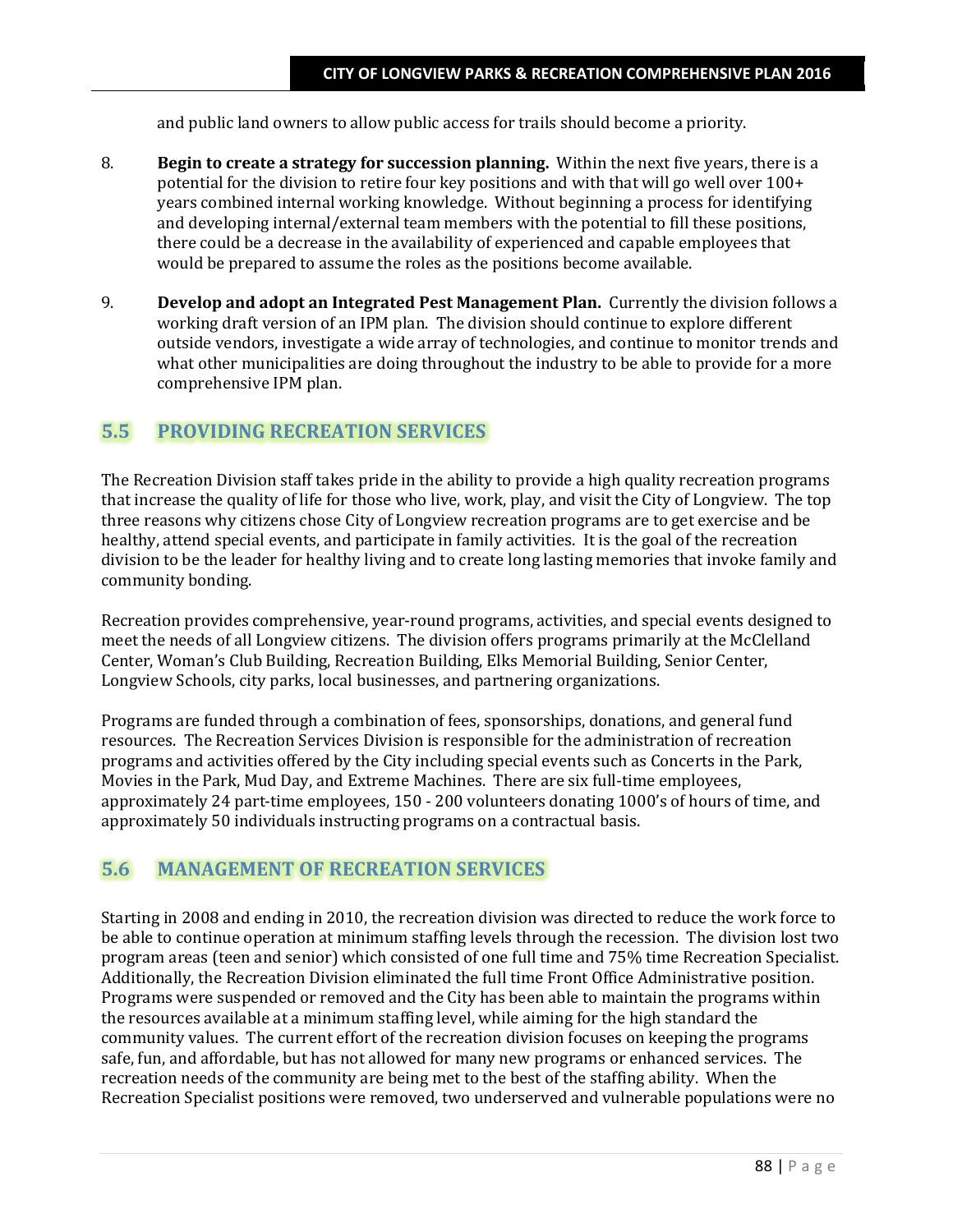longer receiving planned recreation programs. The City understands the importance services to these two populations and made concessions to provide a free after school program for  $6<sup>th</sup>$  - 12<sup>th</sup> grade at "The Boulevard" and to maintain the facility for senior center activities. When the Recreation Division removed the full time Front Office position, the office hours open to the public went from 8:00 - 5:00 pm down to 11:00 - 5:00 pm operated by a part time employee.

To ensure that recreation programs are managed efficiently and enable projects and enhancements to be implemented responsibility, a tiered "Recreation Services Tiered Management Plan" will be implemented. This tiered level of service will guide division management for decisions on expectations, work load, and tasks able to be complete to the standard needed. This plan will identify 3 operating levels of maintenance. Each level specified will include a description of the level and what is included and excluded in each level.

The Recreation Services Tiered Management Plan (Figure I) will serve as a starting point for the next 6 years. Since the adoption of the 2009 Plan, the City has ensured that all recreation programs have received the basic level of service to meet the needs of the citizens. As additional resources become available, the higher level of service standards should be implemented to enhance and protect the investment of the community. At the adoption of the 2016 - 2022 Comprehensive Plan, the recreation division will have been operating at the basic level (LEVEL C) of service for 5 years.

To be able to provide for a shift from the basic level of care, Level C, the division would need additional budgetary and staffing resources. Beyond internal resources, the division should continue seeking out partnerships with internal and external stakeholders to provide a higher level of service to the community. This is to include, but is not limited to, a Friends of Longview Parks and Recreation, a Volunteer Program, a Scholarship Program, and a Sponsorship Program.

#### **5.7 RECREATION SERVICES TIERED MANAGEMENT PLAN**

The City of Longview recreation programs require proper planning, oversight, staffing, and evaluation to be successful. To guide decisions on staff time, work load, and resources, three levels of operation will be implemented:

- **LEVEL C -** The basic level of service for City of Longview. This level includes the services that meet the basic needs of the City of Longview's citizens. This level includes on going after school programs, historically successful enrichment programs, some new programs, and ongoing special events.
- **LEVEL B -** The second tier for level of service for the City of Longview. This level includes the basic level of service with enhancements basic facility improvements, a more frequent level of program enhancements, new classes and events, and larger partnerships within the city.
- **LEVEL A -** The highest tier for level of service for the City of Longview. This level includes the basic level of service with additional enhancements to include capital improvement projects, expansion of programs and program areas, planning and implementing replacement schedules, additional free or reduced programs, and large scale community events.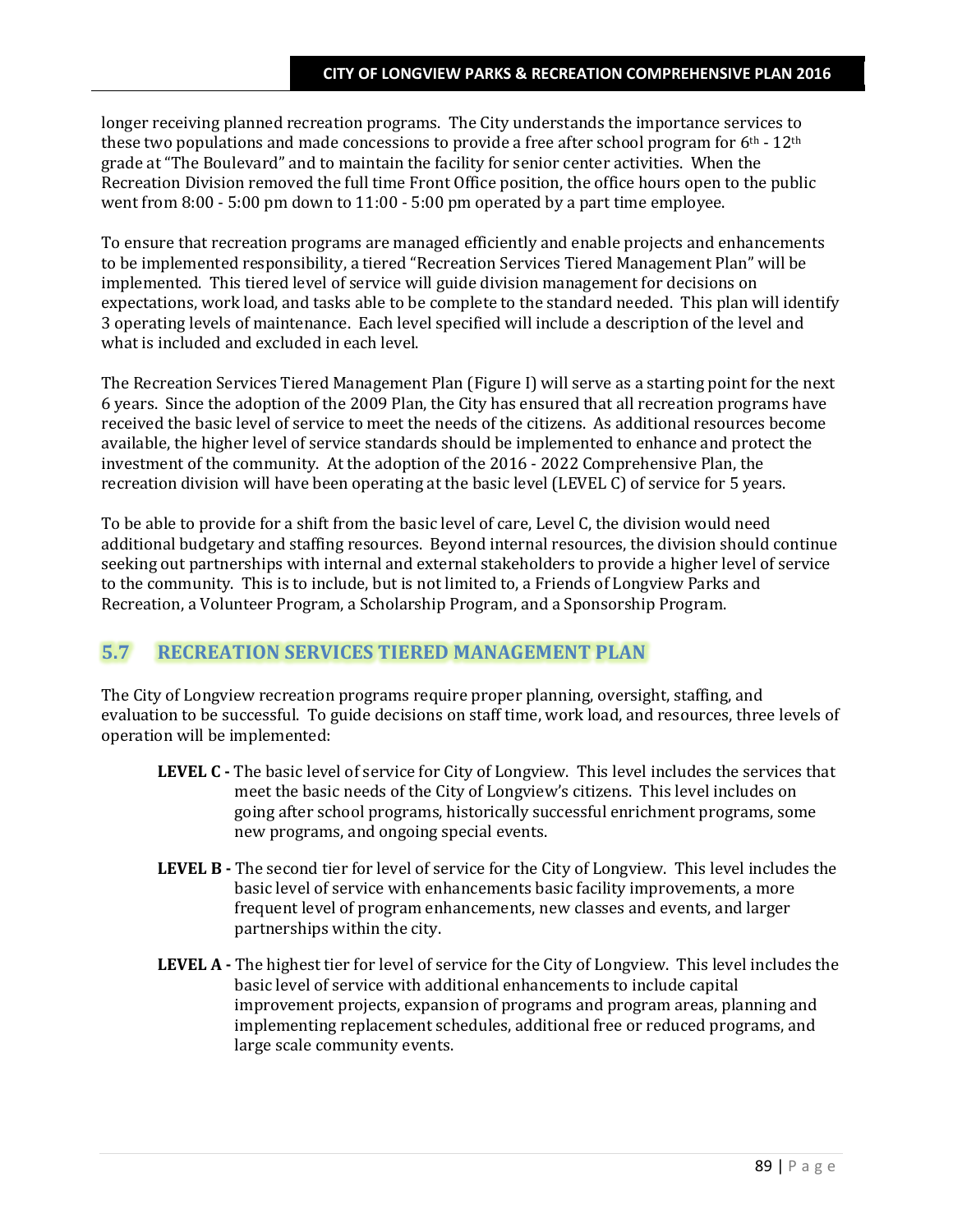#### **Figure I**

# **City of Longview Recreation Services**

### **Tiered Management Plan**

| <b>LOS</b> | <b>Description</b>                                                                                                                                        | <b>May Include</b>                                                                                                                                                                                                                       | <b>May Exclude</b>                                                                                                                                                                  |
|------------|-----------------------------------------------------------------------------------------------------------------------------------------------------------|------------------------------------------------------------------------------------------------------------------------------------------------------------------------------------------------------------------------------------------|-------------------------------------------------------------------------------------------------------------------------------------------------------------------------------------|
|            | Highest level of service; includes<br>basic level and ability to expand to<br>include division, program, and<br>facility enhancements.                    | Level C PLUS:<br>• Additional Program Areas<br>• Capital Improvement Projects<br>• Large Scale Events<br>• Free Community Events<br>• Expanded Office Hours<br>• Large Program Enhancements<br>• Upgrades to facilities                  | N/A                                                                                                                                                                                 |
| B          | Enhanced level of service; includes<br>basic level and minor expansion in<br>services and program areas.                                                  | Level C PLUS:<br>• Extra Afterschool Sites<br>• Expanded Summer Programs<br>• Small Community Events<br>• Additional Free/Reduced<br>Registration<br>• Program Enhancements<br>• Facility Improvements                                   | Capital Improvement<br>Projects<br>Large Scale Events<br><b>Additional Program</b><br>Areas                                                                                         |
| C          | Basic level of service; ongoing<br>programs to ensure recreational<br>needs are being met, are safe, and<br>contribute of quality of life in<br>Longview. | <b>Standard Tasks</b><br>• After School Programs<br>• Enrichment Programs<br>• On-going special events<br>• Program registration<br>• Facility Rentals<br>• Senior Center activities<br>• Marketing & Brochure<br>• Adult Sports Leagues | Large community events<br><b>Expanded Program Areas</b><br><b>Small Community Events</b><br><b>Standard Office Hours</b><br>Free/Reduced Offerings<br>Free/Reduced<br>Registrations |

#### **5.8 RECREATION SERVICES & OPERATIONS RECOMMENDATIONS**

1. **Decisions on capital projects and program enhancements should be based upon the long term and overall benefits to the city.** When planning and designing a project or program, the total cost of the project should be considered prior to making a decision: cost of the project, operating costs, and on-going maintenance costs. Many larger projects become the Public Works Department assignments. The City of Longview Parks and Recreation Department have skilled employees with institutional knowledge. When possible, having involvement from the Parks and Recreation Department in the decision making process may aid in future cost savings of maintenance and operations. Capital project funding is more readily available than operational funding and decisions to move forward should take into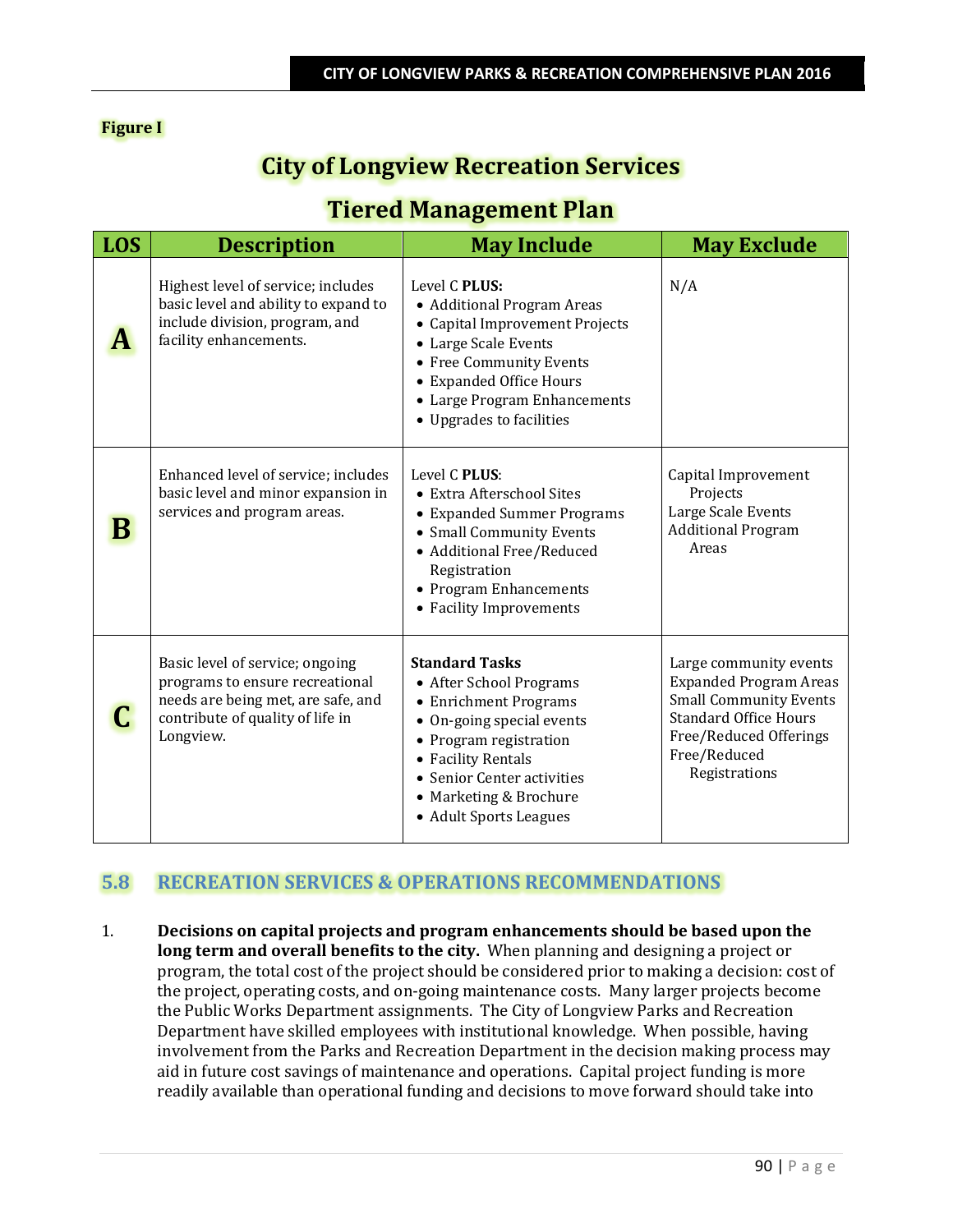consideration the operating impacts the implementation of such an enhancement could incur.

- 2. **Create and implement a cost recovery plan.** This plan would be created to determine the pricing of a class or program by the benefits, type of service, organizational responsibility, historical expectations, anticipated impacts, and social value. This will help establish consistency among services and program areas, explore alternative revenue streams, establish an operation guideline, and will assist the staff in being able to determine pricing.
- 3. **Staff the Recreation Division to meet needs of citizens and surrounding community.** With continual expanding recreation needs, growing population, and the fact that the City of Longview has the only municipal Recreation Division in the county, the staffing level of the division does not currently meet the needs of the community. The division receives many requests to expand services throughout the city, hold additional events, and provide a wide range of recreational opportunities not able to fit into the available staff's work load. Additionally, without a full time staff person at the front office the division is unable to communicate, register, and connect with our patrons as effectively or efficiently as possible. As the budget allows, the positions of Recreation Specialist and Front Office Assistant would greatly aid in meeting the needs of the community.
- 4. **Document all assets, amenities, and needs at each program and facility and then reevaluate the need and condition on an annual basis.** An inventory will allow for the long term management of the facilities and programs. This list will enable management to plan priorities and workload in accordance to the list and budget for repairs and upgrades as needed. An annual evaluation of the facilities and programs inventory supports a replacement schedule for facilities and supports decisions for purchases. This list will be used to assign frequency and critical need when planning for the future and remain fiscally responsible.
- 5. **Continue to work with youth sport organizations, outside organizations, and internally to maximize the use of sport facilities.** The City will continue to partner with youth sport organizations to provide recreational opportunities for youth at the designated youth sport facilities. Working with these volunteer organizations ensures the complexes are being used without additional management and resources from the Recreation Division. The City coordinates sports leagues, tournaments, and special events at parks, trails, and school district facilities. The City should seek outside partners to coordinate facility use of adult sport complexes. City's programs will be considered the first priority and then should be supplemented with outside use.
- 6. **Seek partnerships where equitable viable options are available.** The division should actively pursue partnerships with other departments, governmental agencies, businesses, non-profit groups, and volunteer organizations to help aid in the enhancement and support of recreation programs. The City would benefit from working with other stakeholders within the community to be able to provide a wide variety of assistance in sponsorships, monetary donations, in-kind donations, and volunteer hours. The Recreation Division would benefit from the creating of a non-profit organization to help seek financial support for programs.
- 7. **Target populations, areas, parks, and neighborhoods throughout the City to spread recreation services to maximize citizen participation.** The Recreation Division should evaluate where all current programs are being conducted to identify where deficiency in services might occur. Continuing to hold programs consistently at the same facilities might